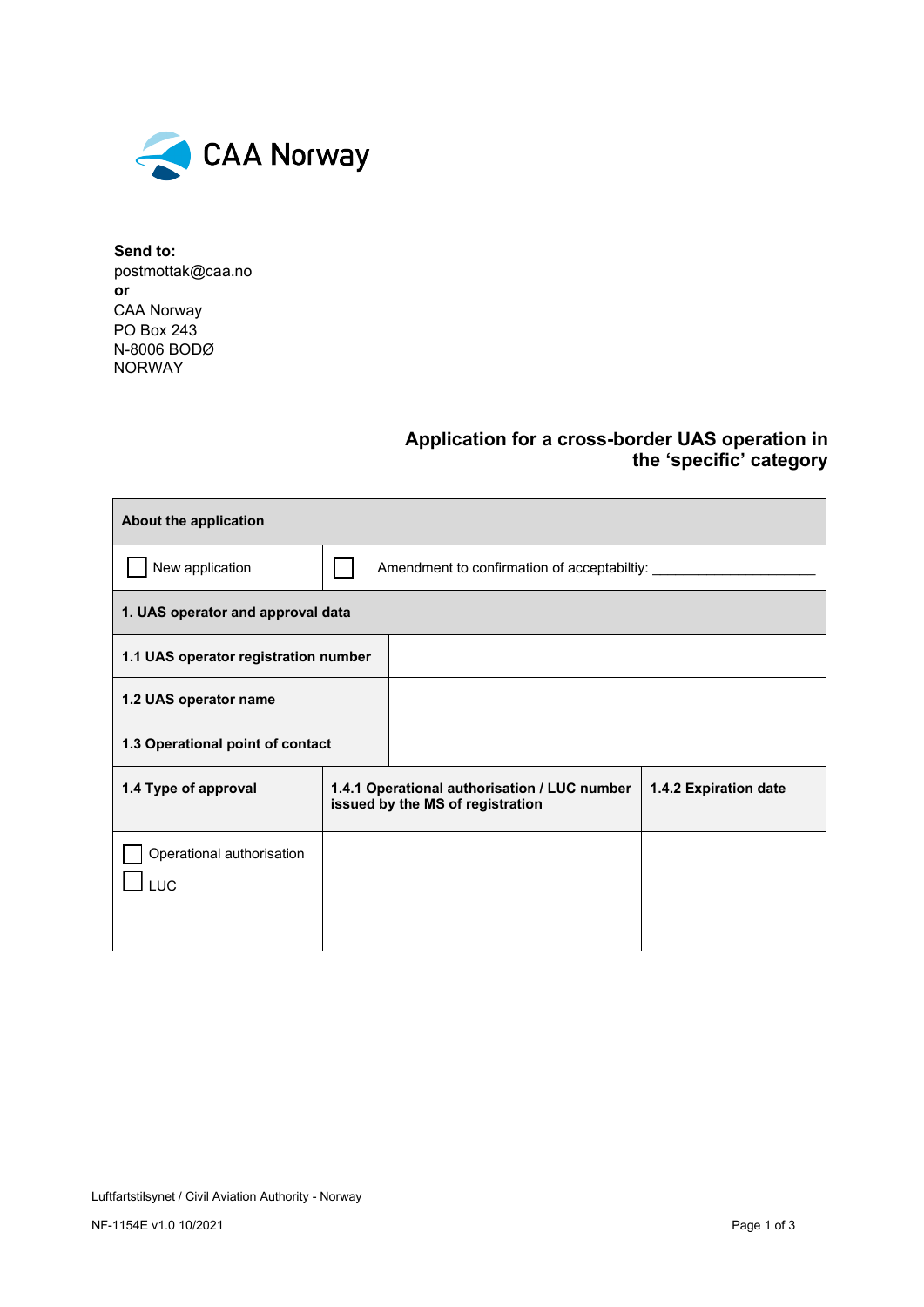| 2. Locations                                                                                                                                                                                                                                                                                             |           |                                                     |                          |  |  |  |  |
|----------------------------------------------------------------------------------------------------------------------------------------------------------------------------------------------------------------------------------------------------------------------------------------------------------|-----------|-----------------------------------------------------|--------------------------|--|--|--|--|
| 2.1 Intended location(s) for the operation                                                                                                                                                                                                                                                               |           |                                                     |                          |  |  |  |  |
|                                                                                                                                                                                                                                                                                                          |           |                                                     |                          |  |  |  |  |
| 2.2 Classification of the airspace where the<br>operation is intended to be conducted                                                                                                                                                                                                                    |           | $\bigcirc$ A $\bigcirc$ c $\bigcirc$ d $\bigcirc$ g |                          |  |  |  |  |
| 2.3 Expected date of start of the operation                                                                                                                                                                                                                                                              |           |                                                     | 2.4 Expected end<br>date |  |  |  |  |
| 2.5 Applicable local conditions                                                                                                                                                                                                                                                                          |           |                                                     |                          |  |  |  |  |
| 3. Update of the application of the mitigation means and local conditions                                                                                                                                                                                                                                |           |                                                     |                          |  |  |  |  |
| 3.1 Updated 'Location of UAS<br>operation' chapter of the operations<br>manual (OM), if applicable                                                                                                                                                                                                       |           |                                                     |                          |  |  |  |  |
| 3.2 Compliance evidence for updated<br>mitigation measures and local<br>conditions                                                                                                                                                                                                                       |           |                                                     |                          |  |  |  |  |
| 4. Remarks                                                                                                                                                                                                                                                                                               |           |                                                     |                          |  |  |  |  |
| I, the undersigned, hereby request the confirmation of acceptability of the cross-border UAS operation in Norway<br>and declare that the UAS operation will comply with:                                                                                                                                 |           |                                                     |                          |  |  |  |  |
| any national rules related to privacy, data protection, liability, insurance, security, and environmental<br>$\qquad \qquad \blacksquare$<br>protection;                                                                                                                                                 |           |                                                     |                          |  |  |  |  |
| the applicable requirements of Regulation (EU) 2019/047; and                                                                                                                                                                                                                                             |           |                                                     |                          |  |  |  |  |
| the limitations and conditions defined in the operational authorisation provided by the competent authority of<br>the Memeber State of registration and in the confirmation of acceprabitlity of the cross-border UAS operation<br>provided by the competent authority of the Member State of operation. |           |                                                     |                          |  |  |  |  |
| Moreover, I declare that the related insurance coverage, if applicable, will be in place at the start date of the UAS<br>operation.                                                                                                                                                                      |           |                                                     |                          |  |  |  |  |
| <b>Date</b>                                                                                                                                                                                                                                                                                              | Signature |                                                     |                          |  |  |  |  |

Luftfartstilsynet / Civil Aviation Authority - Norway